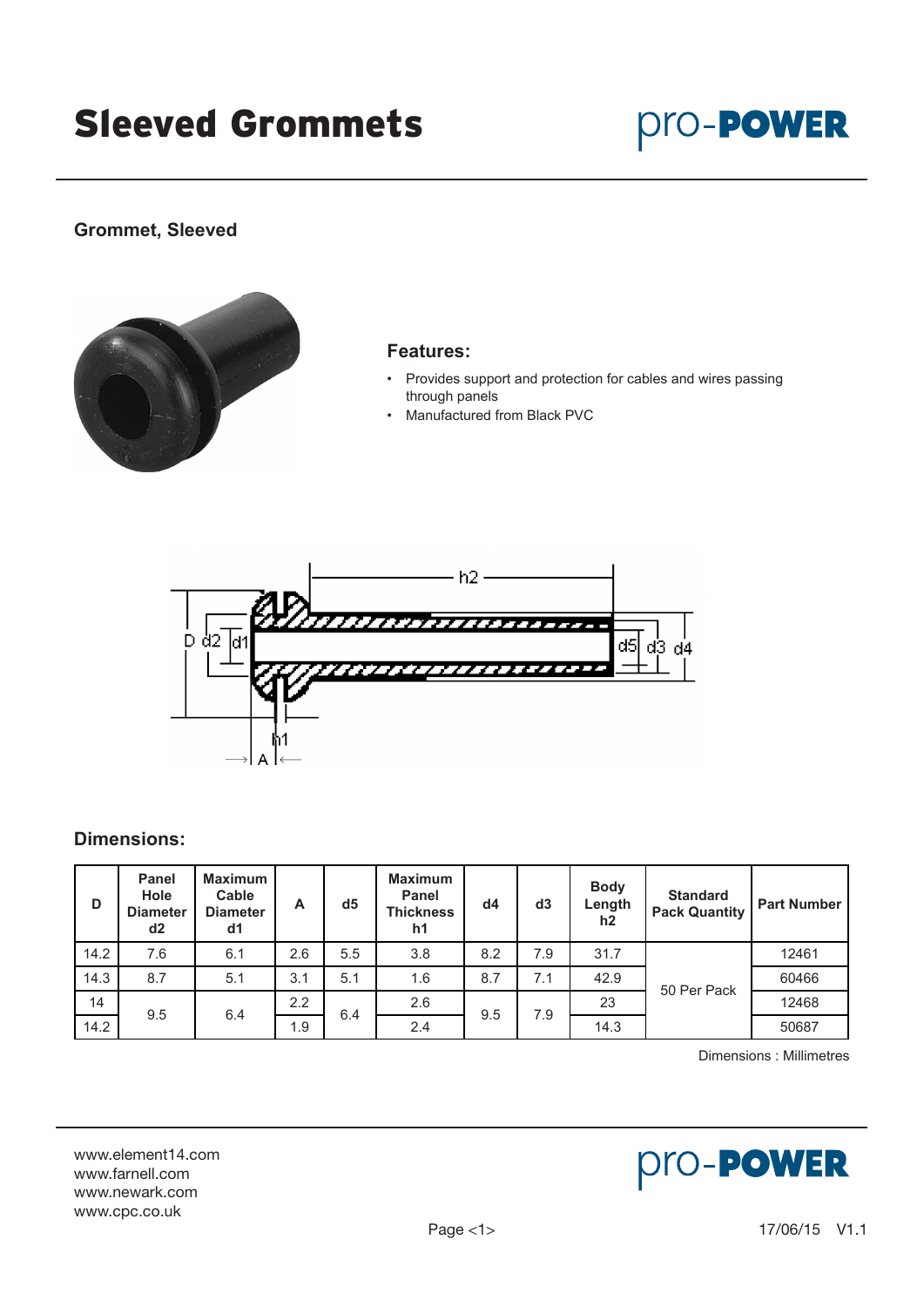# Sleeved Grommets



**Grommet, Cable**





#### **Dimensions:**

| D    | <b>Panel Hole</b><br><b>Diameter</b><br>d2 | <b>Maximum Cable</b><br><b>Diameter</b><br>d1 | h <sub>1</sub> | d3   | <b>Body</b><br>Length h <sub>2</sub> | <b>Standard</b><br><b>Pack Quantity</b> | <b>Part Number</b> |
|------|--------------------------------------------|-----------------------------------------------|----------------|------|--------------------------------------|-----------------------------------------|--------------------|
| 9.5  | 7.1                                        | $\overline{4}$                                | 3.2            | 4.8  | 22.2                                 |                                         | 40016              |
| 10.3 |                                            |                                               | 2.4            | 5.6  | 38.9                                 |                                         | 15517              |
| 14   | 9.6                                        | 6.2                                           | 1.6            | 8    | 41.3                                 | 50 Per Pack                             | 60218              |
| 14.3 | 11.3                                       | 7.9                                           | 3.2            | 10.5 | 38.1                                 |                                         | 60752              |
| 19.1 | 14.2                                       | 10.3                                          |                | 12.7 |                                      |                                         | 12464              |

Dimensions : Millimetres

www.element14.com www.farnell.com www.newark.com www.cpc.co.uk